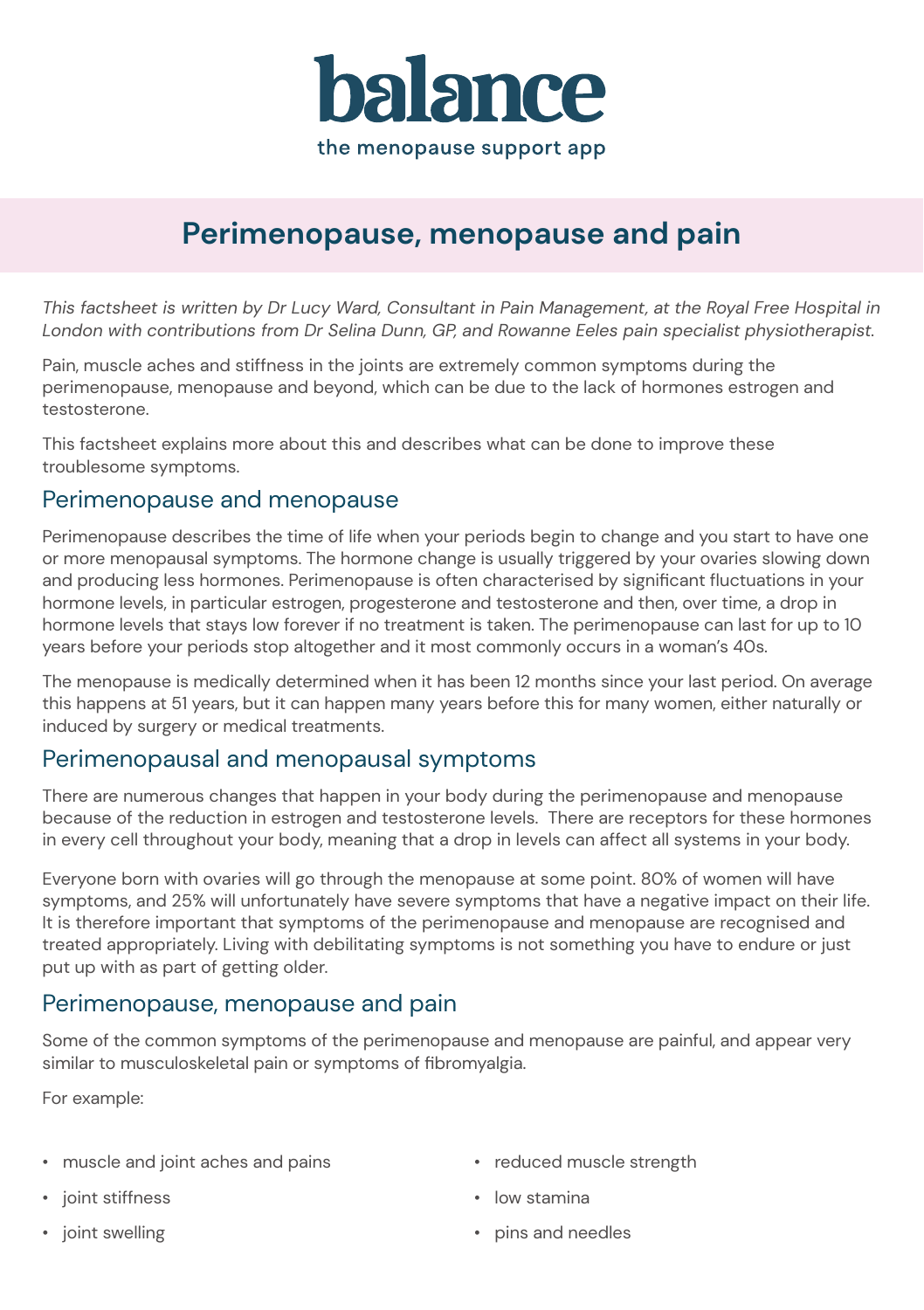- fatigue
- brain fog
- **•** anxiety and depression
- flat mood
- loss of self confidence
- $\cdot$  increase in migraine attacks
- poor sleep
- irritable bowel symptoms
- bladder problems
- weight gain
- $\cdot$  increased inflammation

If you already have a long term pain condition, the changes in hormone levels at the time of your perimenopause and menopause may also increase your sensitivity to pain. It may also worsen sleep, cause an increase in weight and lead to mood changes that can all be associated with a worse quality of life – especially if you are already living with chronic pain.

As well these symptoms, the menopause brings risk to your future health. A lack of estrogen contributes to a loss of bone density (strength) and the related disease osteoporosis. Research also shows there is an increased risk of heart disease, type 2 diabetes, autoimmune and inflammatory conditions, clinical depression and dementia after the menopause (if left untreated). Early and prompt treatment with hormones, in the form of HRT, can reduce the risk of these conditions occurring in the future.

# Helping your perimenopause and menopause

During the perimenopause and menopause – as well as when suffering with long term pain – it is really important to look at your lifestyle and make healthier choices regarding your diet, activity levels, your sleeping habits and your stress levels. This can improve some of your menopausal symptoms and can also help with managing your pain.

Healthier choices include:

**Eat a Mediterranean style diet** with lots of plant-based foods: a wide variety of vegetables and fruit, wholegrains, nuts and seeds, beans and pulses and fermented foods, and reduce the amount of processed foods, meat, fish, dairy, eggs and sugar.

**Keep as active as your pain allows** and do exercise that you enjoy. An achievable regular amount of exercise is better than overdoing it and having to stop (see the 3 P's).

**Reduce alcohol and smoking** – these can actually make pain and menopausal symptoms worse.

**Keep on top of stress levels**, notice your triggers, use a few go-to breathing and relaxation techniques in the moment, and consider adopting some mindfulness and meditation into your daily routines – there are some great apps for this.

**Stick to habits for good sleep**: cool and dark bedroom, consistent times for going to bed and getting up, limiting screen use before bed, limiting caffeine in the afternoon and evening, avoid daytime naps, and spend time outdoors.

### The 3 P's: pacing, planning, prioritise

As well as looking at your lifestyle and making some achievable changes where you know you need to, think about how you go about organising and structuring your day and your week. Common habits include 'pushing through' activities, which can cause a flare up in symptoms, possibly having to then cancel activities and miss out on important things. Some of your good progress can be undone by being overambitious and regretting it afterwards.

**Pacing** is a useful way to manage any activity you have to do. This means breaking an activity down into smaller more manageable chunks, and taking a rest in between rather than just trying to get it done all in one go.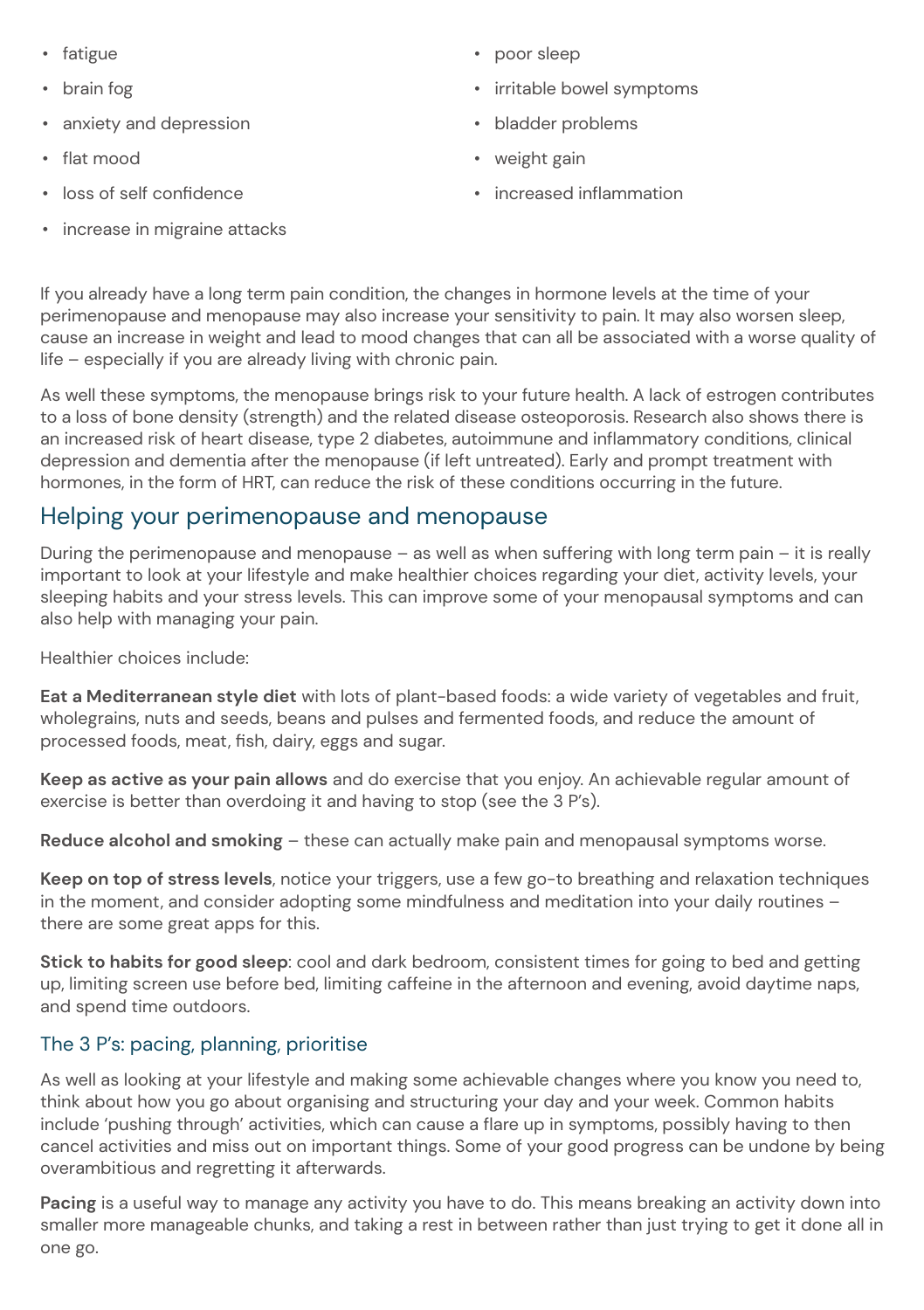**Planning** activities ahead of time is so important to understand and control your own limits rather than letting your symptoms dictate when it's time to stop because you simply can't carry on. Try to do the same amount of physical activity each day, and keep this consistent throughout your week, rather than having a few very busy days followed by 'rest' days.

**Prioritise** what matters to you to ensure you have the energy and symptom control to engage in whatever are the most enjoyable and meaningful activities to you.

Lifestyle factors to help your perimenopausal/menopausal symptoms and pain management have been outlined and these are important. In tandem with this, it is important to understand that there are safe and effective medical treatments for your symptoms due to low hormones in the form of replacement hormones.

# Hormone Replacement Therapy (HRT)

The most effective way to treat symptoms during the perimenopause and menopause is to replace the hormones that are fluctuating and falling by taking hormone replacement therapy or 'HRT'. Some studies also show that taking HRT can reduce joint pain and stiffness, and possibly reduce the severity of osteoarthritis.

HRT usually includes the hormones estrogen and progesterone, and sometimes testosterone:

#### *Estrogen*

The safest way to take this key hormone is through the skin (transdermal) by using either a patch (like a clear plaster) that you change twice a week, or a spray or gel that you rub into your skin every day. The type of estrogen in these methods has the same structure as your own estrogen and is termed 'body identical'.

#### *Progesterone*

If you still have your womb (uterus) you will usually need to also take the hormone progesterone to keep the lining of the womb thin, and the cells healthy, as taking estrogen can thicken the lining. The safest and body identical form of progesterone is called 'micronised progesterone' and is branded as Utrogestan in the UK. This is usually taken as an oral capsule. An alternative way to receive a type of progesterone is with the Mirena coil that is inserted into your womb and stays there for 5 years. It delivers the hormone directly to the lining of your womb and is also an effective contraceptive should you need that too.

#### *Testosterone*

This hormone is sometimes used in addition to estrogen for people who have a significant lack of libido (sex drive), and struggle with ongoing brain fog and fatigue. It is not currently licenced for women in the UK for menopausal symptoms, but it is prescribed safely and effectively by some GPs and menopause specialists to treat these symptoms.

Both estrogen and testosterone are anti-inflammatory in your body, including in your muscles and joints.

# Benefits and risks with HRT

For most people the benefits of HRT outweigh the risks. HRT is the most effective treatment for the range of symptoms described that occur because of a lack of hormones in the perimenopause and menopause. Most women start to feel like their previous selves again after a few months of taking HRT.

Topping up your hormones levels by taking HRT can also have long term benefits to your health as it can help reduce the risk of heart disease, osteoporosis, type 2 diabetes, bowel cancer, clinical depression and dementia.

The main things that worry people about HRT is the perceived risks of breast cancer and risk of blood clots. The research many years ago that swayed public and professional opinion against HRT was carried out on older types of HRT than the ones prescribed nowadays. When thinking about your own